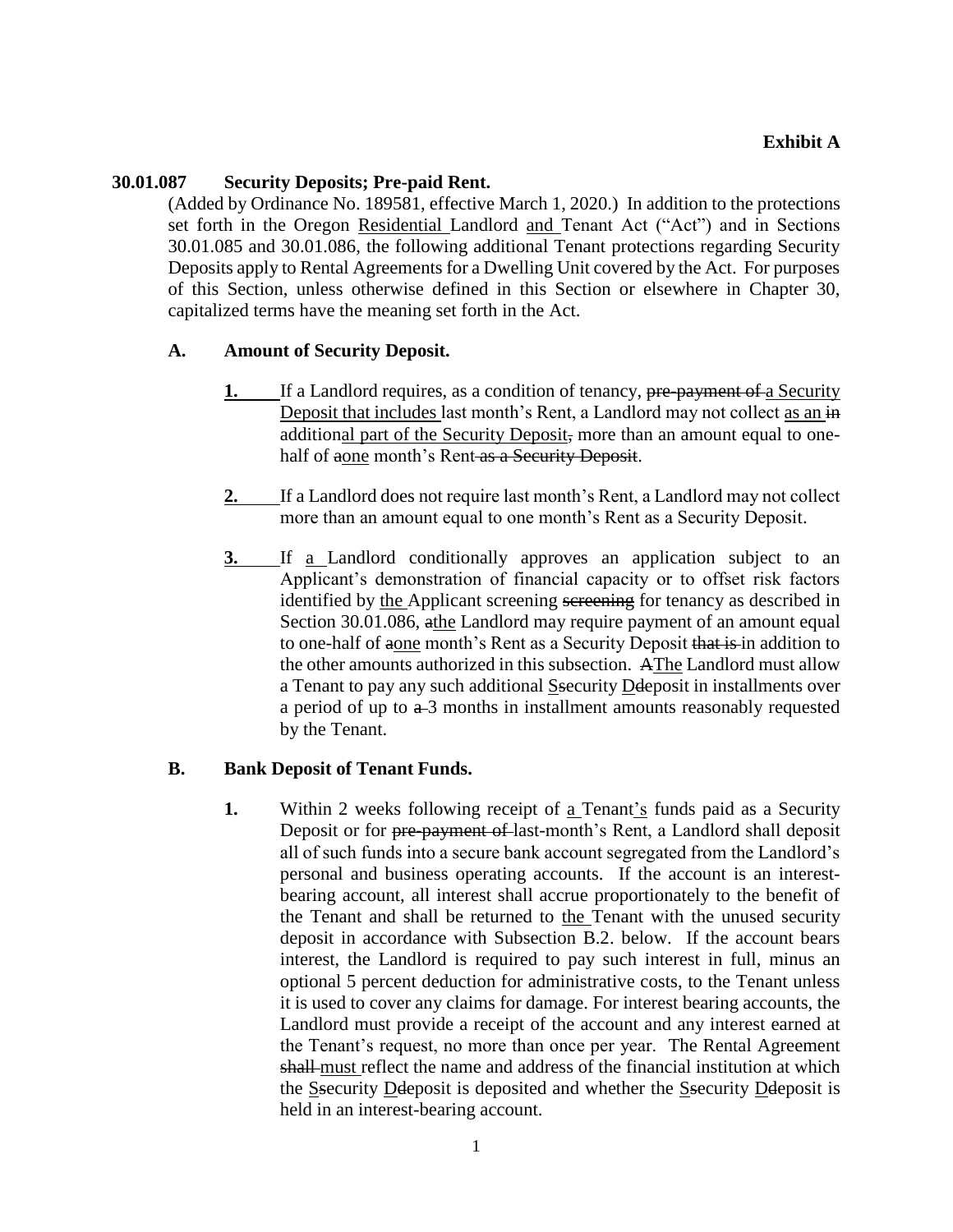**2.** In accordance with ORS 90.300, the a Landlord shall provide the a Tenant with a written accounting of the application of any Ssecurity Deleposit funds to costs of repair or replacement within thirty 30 days following the Landlord's use of these funds and shall refund unapplied sums to the Tenant not later than 31 days following termination of the tenancy.

# **C. Amounts Withheld for Repair**

- **1.** A Landlord may only apply Ssecurity Deleposit funds for the repair and replacement of those fixtures, appliances, equipment, or personal property that are identified in the Rental Agreement and to which a depreciated value is attached in accordance with the depreciation schedule published on the Portland Housing Bureau website. A Landlord may provide documentation reasonably acceptable to a Tenant demonstrating why a different calculation is justified for a particular item.
- **2.** A Landlord may apply Security Deposit amounts only to actual costs reasonably incurred to repair the premises to their condition existing at the commencement of the Rental Agreement lease ("Commencement Date"); provided however, that a Landlord may not apply any portion of the Ssecurity Ddeposit to costs incurred for routine maintenance; for ordinary wear and tear; for replacement of fixtures, appliances, equipment, or personal property or fixtures that failed or sustained damage due to causes other than the Tenant's acts or omissions; or for any cost that is reimbursed by a Landlord's property or comprehensive general liability insurance or by a warranty.
- **3.** Any Landlord-provided fixtures, appliances, or equipment, or personal property, the condition of which a Landlord plans to be covered by the Tenant Security Deposit, shall be itemized by description and full replacement cost and incorporated into the Rental Agreement.
- **4.** A Landlord may not apply the Tenant Security Deposit to the cost of cleaning or repair of flooring material except as expressly provided in ORS 90.300(7)(c) and only if additional cleaning or replacement is necessitated by use in excess of ordinary wear and tear and is limited to the costs of cleaning or replacement of the discrete impacted area and not for the other areas of the Dwelling Unit.
- **5.** A Landlord may not apply the Tenant Security Deposit funds to the costs for of interior painting of the leased premises, except to repair specific damage caused by the Tenant exceeding in excess of ordinary wear and tear, and or to repaint walls that were painted by the Tenant without permission.

# **D. Condition Reports**

**1.** Within 7 days following the Commencement Date, a Tenant may complete and submit to the Landlord a Ceondition Reeport on a form provided by the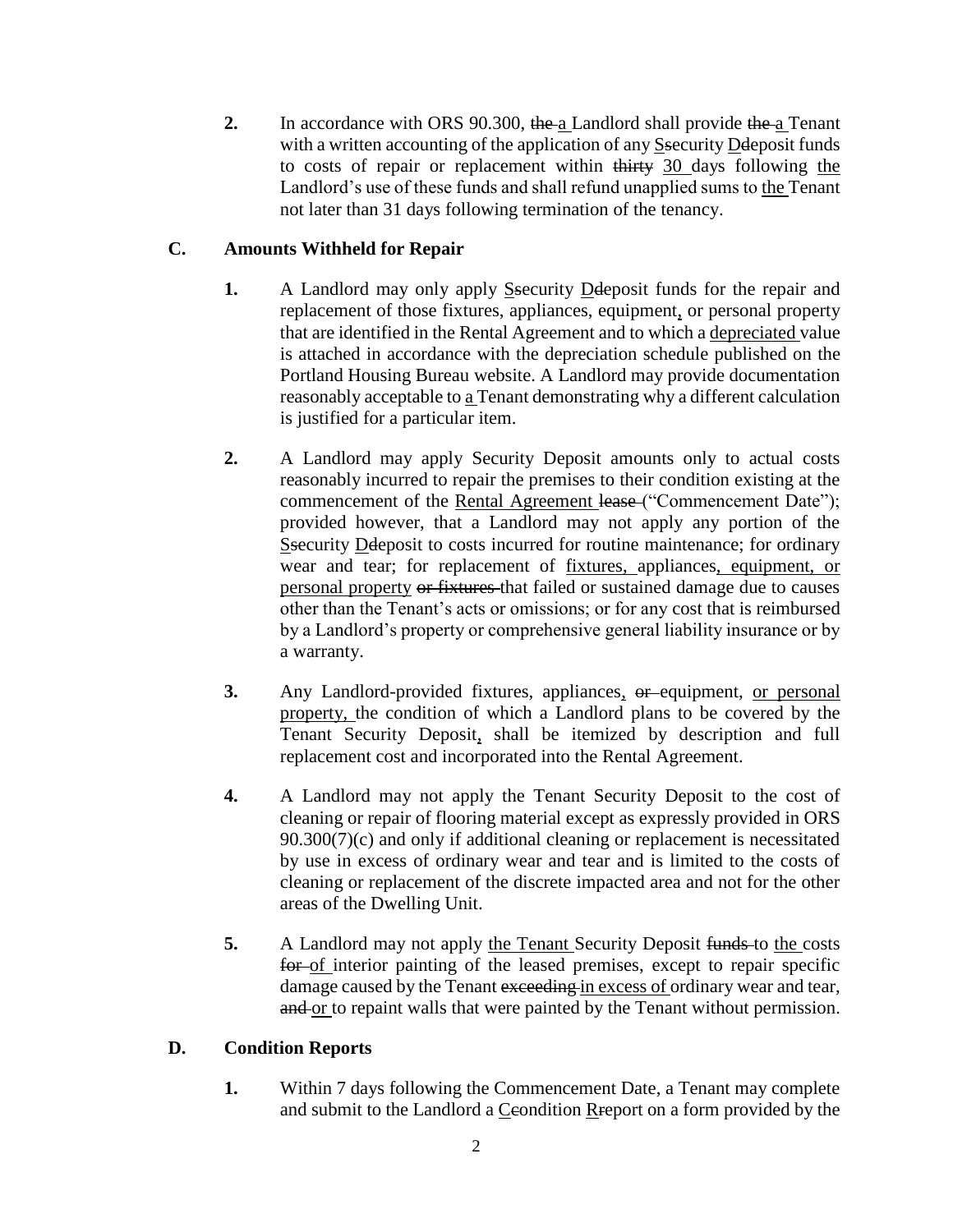Landlord, noting the condition of all fixtures, appliances, and equipment, and personal property listed in the Rental Agreement, the condition of the leased premises, and noting damage (the "Condition Report"). Unless the Landlord disputes the Condition Report, and the Tenant and the Landlord obtain third-party validation of the condition of the Dwelling Unit, the Tenant's Condition Report shall establish the baseline condition of the Dwelling Unit as of the Commencement Date against which the Landlord will be required to assess any Dwelling Unit repair or replacement needs identified in a Final Inspection that will result in costs that may be deducted from the Ttenant Security Deposit as of termination of the Rental Agreement (the "Termination Date"). An unresolved dispute as to the condition of the Dwelling Unit as of the Commencement Date shall be resolved in favor of the Tenant. If the Tenant does not complete and submit a Condition Report to the Landlord within the initial seven 7 days of the Commencement Date tenancy, then the Landlord shall thereafter complete and provide to the Tenant a Condition Report including digital photographs of the premises within ten 17 days following the first week of the tenancy Commencement Date. The Landlord shall update the Condition Report to reflect all repairs and replacements impacting the Dwelling Unit during the term of the Rental Agreement and shall provide the updated Condition Report to the Tenant.

- **2.** Within 1 week following the Termination Date the a Landlord shall conduct a walk-through of the Dwelling Unit at the Tenant's option, with the Tenant or Tenant's representative, to document any damage beyond ordinary wear and tear not noted on the Condition Report (the "Final Inspection"). A The Tenant, and/or the Tenant's representative, may choose to be present for the Final Inspection. The Landlord must give notice of the date and time of the Final Inspection at least 24 hours in advance to the Tenant.
- **3.** The A Landlord shall prepare an itemization describing any repair and replacement in accordance with the itemization incorporated into fixture, appliances, equipment, or personal property identified in the Rental Agreement. The Landlord shall document any visual damage in excess of normal wear and tear with photographs that the Landlord shall provide to the Tenant with a written accounting in accordance with ORS 90.300 (12). To the extent that a Landlord seeks to charge labor costs greater than \$200 to a Tenant, the Landlord must provide documentation demonstrating that the labor costs are reasonable and consistent with the typical hourly rates in the metropolitan region. A Landlord may not charge for the repair of any damage or replacement of malfunctioning or damaged appliances, fixtures, or equipment, or personal property noted on the Condition Report.
- **E. Notice of Rights.** Contemporaneously with the delivery of the written accounting required by ORS 90.300 (12), the a Landlord must also deliver to the Tenant a written notice of rights regarding Security Deposits ("Notice of Rights"). Such Notice of Rights must specify all  $\theta$  Tenant's right to damages under this Section.